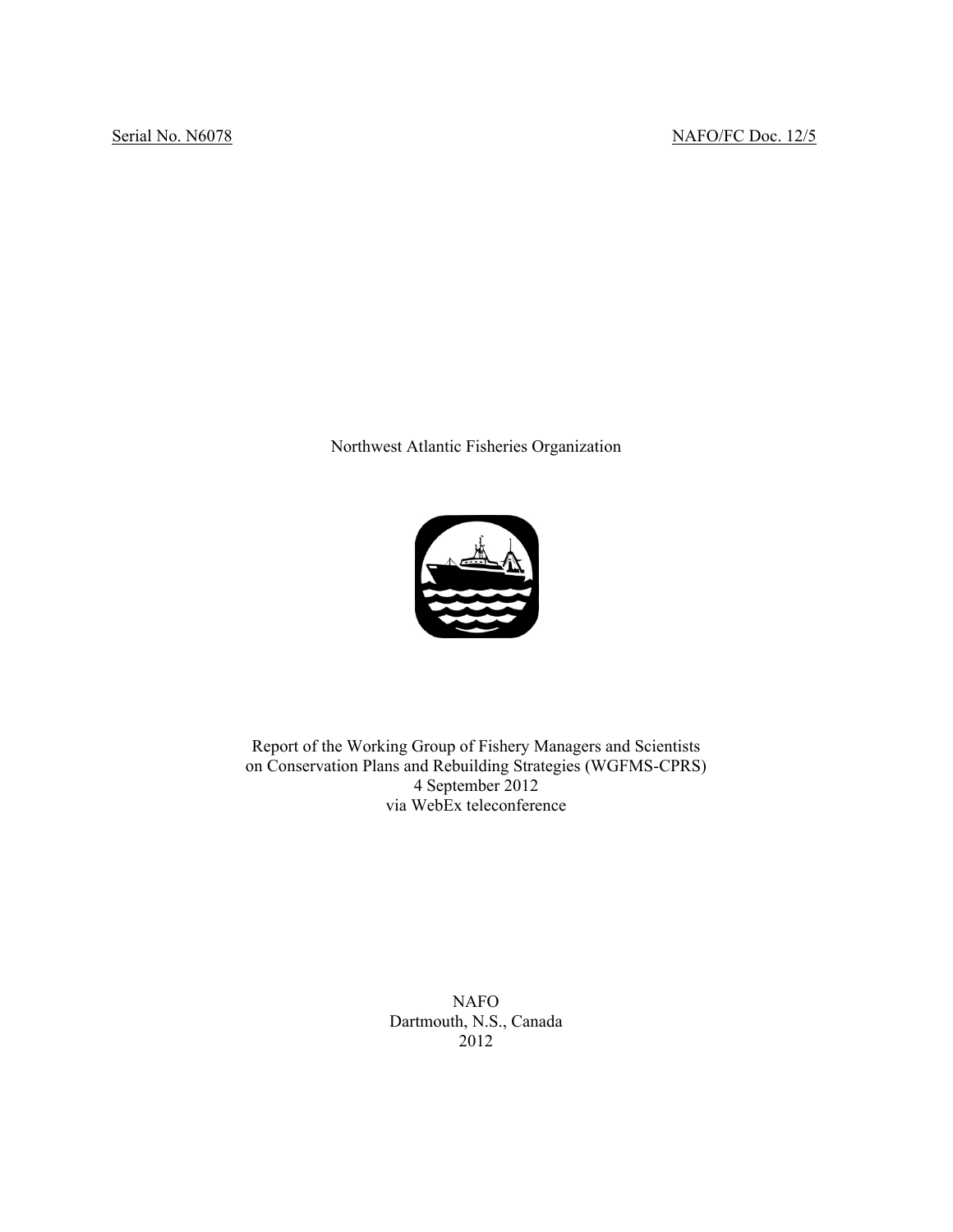# Report of the FC Working Group of Fisheries Managers and Scientists on Conservation Plans and Rebuilding Strategies (WGFMS-CPRS) 4 September 2012 via WebEx teleconference

|               |                                                                                                  | 3               |
|---------------|--------------------------------------------------------------------------------------------------|-----------------|
| 1.            |                                                                                                  | 3               |
| 2.            |                                                                                                  | 3               |
| 3.            |                                                                                                  | 3               |
| 4             |                                                                                                  | 3               |
| $\mathcal{F}$ | Consideration of Scientific Council Advice as it relates to $B_{\text{msy}}$ and appropriate HCR |                 |
|               |                                                                                                  | 3               |
| 6             |                                                                                                  | $\overline{4}$  |
|               |                                                                                                  | $\overline{4}$  |
| 8             |                                                                                                  | $\overline{4}$  |
| 9             |                                                                                                  | $\overline{4}$  |
|               |                                                                                                  | $\overline{4}$  |
|               |                                                                                                  | 4               |
|               |                                                                                                  | 5               |
|               |                                                                                                  | $7\phantom{.0}$ |
|               |                                                                                                  | 8 <sup>8</sup>  |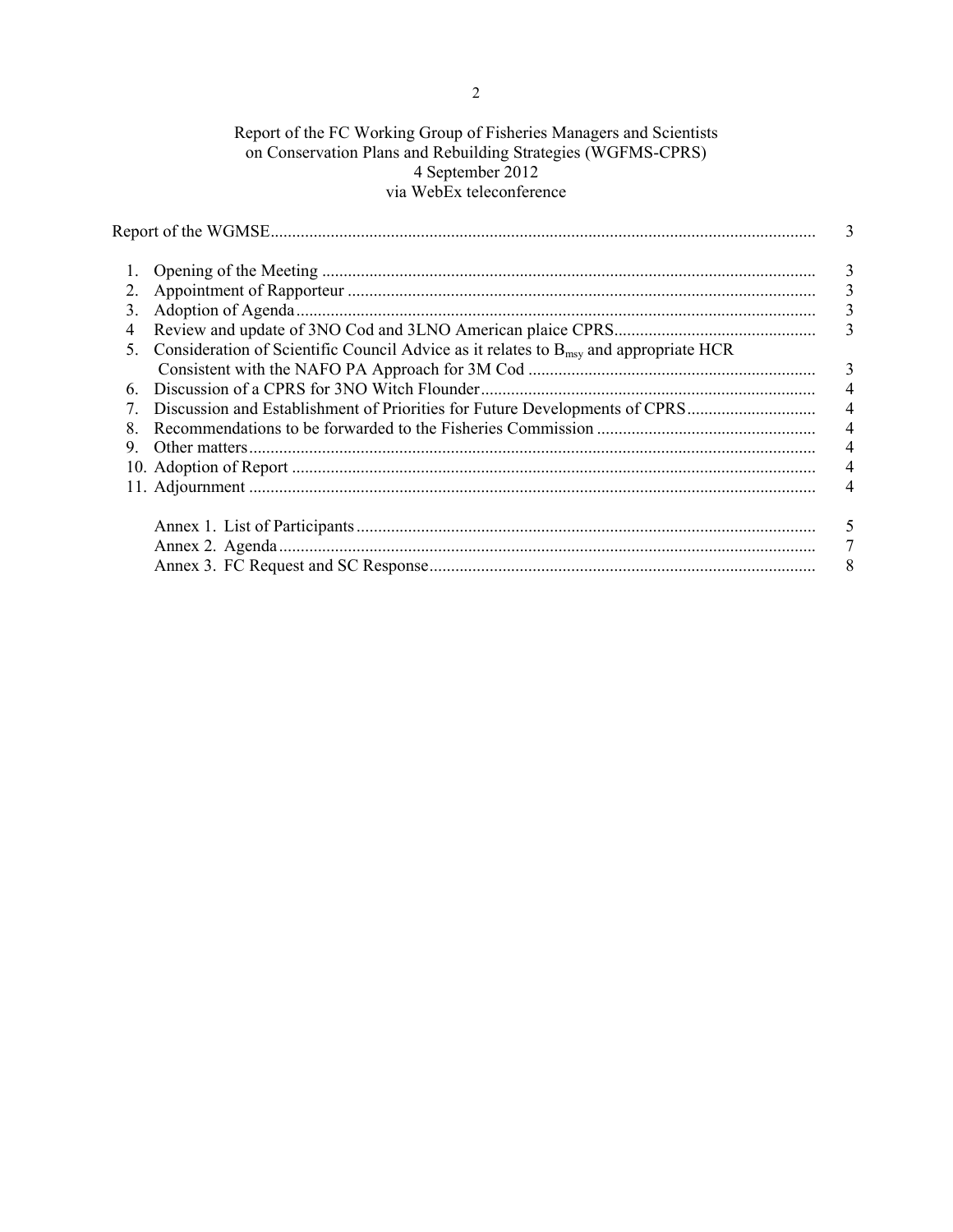# **Report of the FC Working Group of Fishery Managers and Scientists on Conservation Plans and Rebuilding Strategies (WGFMS-CPRS)**

4 September 2012 Via WebEx

### **1. Opening**

The Chair Jean-Claude Mahé (EU) opened the meeting at 0920 hrs (Eastern Canadian time) on Tuesday, 4 September 2012. He welcomed the participants from Canada, European Union, France (in respect of St. Pierre et Miquelon), the Russian Federation, and the USA, as well as the Scientific Council (SC) Chair (Annex 1).

### **2. Appointment of Rapporteur**

The Fisheries Commission Coordinator (Ricardo Federizon) was appointed rapporteur.

### **3. Adoption of Agenda**

The provisional agenda as previously circulated was adopted (Annex 2).

## **4. Review and update of 3NO Cod and 3LNO American plaice CPRS**

### **a. Presentation of Scientific Council Advice**

The SC Chair, Carsten Hvingel (Norway) presented the scientific advice regarding CPRS including the stock status of fish stocks currently under it. The advice was formulated at the SC June 2012 meeting in response to the FC request. The advice is documented in SCS Doc 12/19. The FC request and SC response are compiled in Annex 3. Among the highlights of the SC advice:

- For both stocks, Spawning Stock Biomass and recruitment are low. B<sub>lim</sub> is not expected to be reached in the short term and the fisheries should remain closed.
- Reference points B<sub>msy</sub> and F<sub>msy</sub> provided in 2011 for both stocks were reviewed. For 3NO cod, the yield-per recruit (YPR) and spawner per recruit (SPR) approach was used for estimating the proxy reference points. The values were similar to  $F_{\text{msv}}$  estimated last year and to the current  $B_{\text{lim}}$ . The YPR-estimated  $B_{\text{msv}}$  was different from the  $B_{\text{msy}}$  estimated last year but it was noted that the YPR-estimated value depends on assumptions about the level of recruitment. On 3LNO American plaice, the Bayesian surplus production models were used and the results support the MSY reference points derived by SC in 2011.
- The alternative Harvest Control Rule (HCR) (as elaborated in item 8 of the FC request) was tested on 3LNO American plaice by simulation and the results support that this rule works reasonably well as a management strategy and meets most of the requirement that are laid out in the interim conservation and rebuilding plan for this stock. SC advised that this HCR be considered for adoption for 3LNO American Plaice. However it would take a long time to reach the various reference points/milestones:  $B_{lim}$  in 2022,  $B_{\text{isr}}$  in 2036 and  $B_{\text{msv}}$  in 2060.

## **b. Consideration of updates to Conservation Plan and Rebuilding Strategy (CPRS) for 3NO cod and 3LNO American plaice**

The WG took note of the SC advice and discussed the possibility of updating the current 3NO cod and 3LNO American plaice CPRS by including the option of adopting a more simplified HCR for 3LNO American plaice. It was however realized that an update based on these possible changes would not have short-term consequence. In consideration that a face-to-face meeting in 2013 would be needed (see item 7) to elaborate among others the management objectives, framework and performance statistics of the CPRS as well as further consideration of other fish stocks as CPRS candidates, it was decided that no updates are necessary, i.e. the current CPRS on the 3NO cod and 3LNO American plaice, as reflected in Article 7.6-7.11 and Article 8 of the 2012 NCEM, respectively, remain as they are at this time.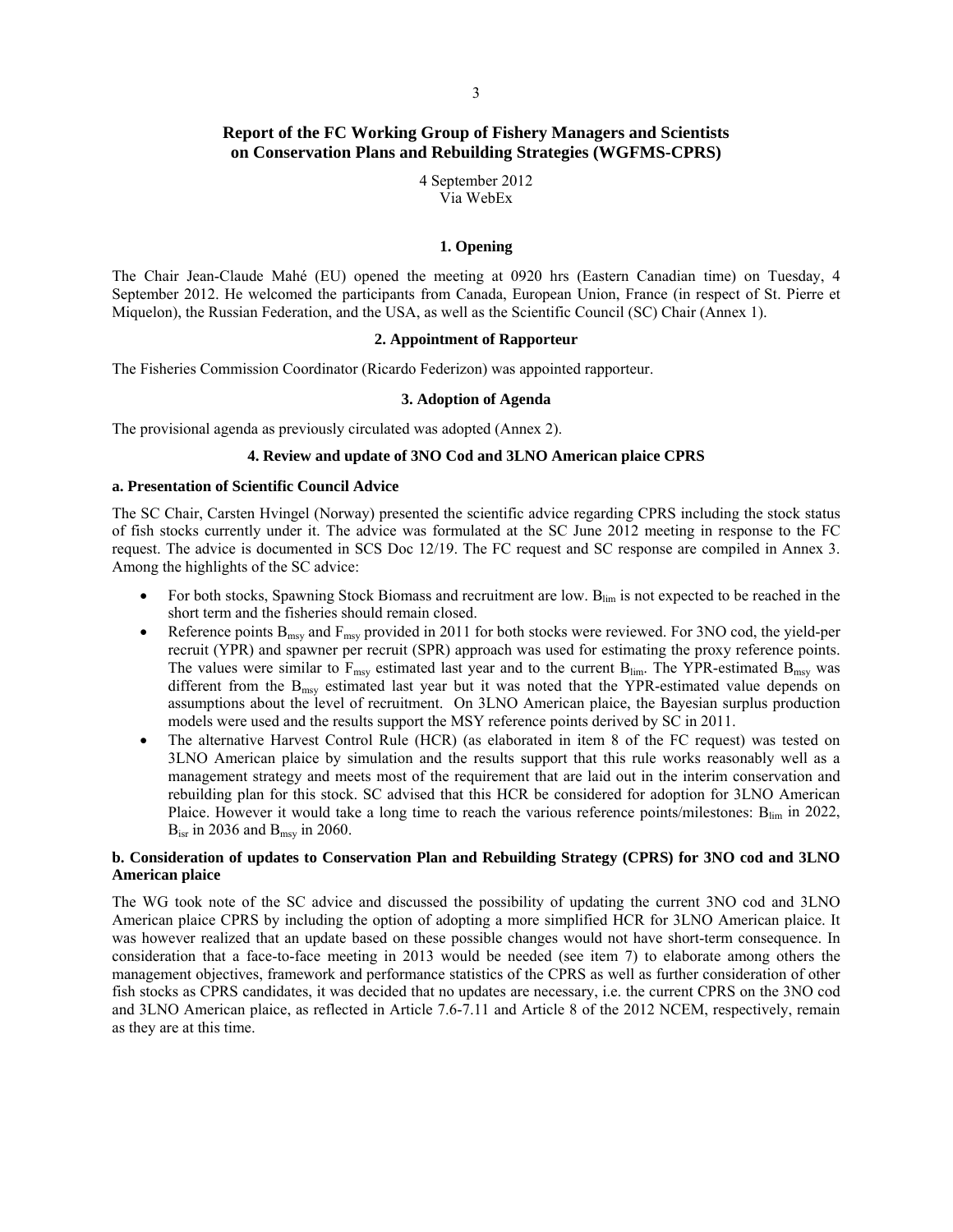### **5. Consideration of Scientific Council Advice as it relates to Bmsy and appropriate HCR consistent with the NAFO PA Approach for 3M Cod**

It was noted that SC did not make considerable progress in its work on 3M cod in the context of estimation of reference points (e.g. Bmsy) and appropriate HCR consistent with the Precautionary Approach. Therefore the WG could not have adequate scientific basis in continuing the discussion. It was suggested that further discussion should occur at the next WG meeting.

### **6. Discussion on a CPRS for 3NO Witch flounder**

The attempts of SC to establish reference point proxies were not successful. A number of complicating factors has made it difficult to do in particular, the survey series that provide biomass estimates cover different time periods and areas, and are highly variable, with trends in biomass that are not clear. It was noted that SC has indicated that there are some areas which should be investigated further, in particular, the approach that was used for. 2J3KL witch flounder to estimate  $B_{\text{lim}}$ . It was suggested that SC should be requested to pursue this area of study at its June 2013 to allow for further discussion at the next meeting of this Working Group.

### **7. Discussion and Establishment of Priorities for Future Developments of CPRS**

Priorities for further development of CPRS were discussed with acknowledgement that there are limits to the capacity and expertise of SC and the WG. The need for the WG to have a face-to-face meeting was recognized. Ideally the meeting should be held sometime in July 2013 when the SC June 2013 meeting results become available. The WG considers as priorities the development of a general CPRS framework for stocks managed by NAFO, ongoing development of CPRS for 3LNO American plaice and 3NO cod, continued efforts to develop a CPRS for 3NO witch flounder, and initial development of CPRS for both 3LN redfish and 3M cod. The recommendations to be forwarded to the Fisheries Commission reflect the priorities for future development of CPRS (see item 8).

### **8. Recommendations to be forwarded to the Fisheries Commission**

1. The WG **recommends** that the Fisheries Commission considers as priorities the development of a general CPRS framework for stocks managed by NAFO, on-going development of CPRS for 3LNO American plaice and 3NO cod, continued efforts to develop a CPRS for other stocks including 3NO witch flounder, and initial development of CPRS for both 3LN redfish and 3M cod.

- 2. The WG **recommends** that the Fisheries Commission endorses the following work items for the next meeting of the working group:
	- the elaboration of a general framework including management objectives and performance statistics;
	- the development of alternate strategies for stocks that may not be suited to formulaic rules and/or for stocks where reference points do not exist or cannot be developed.

3. The WG **recommends** that the Fisheries Commission requests the Scientific Council to

- as a short term priority, develop Limit Reference Points (LRP) Proxy for 3NO witch flounder, e.g. investigate further the approach that was used for  $2J3KL$  witch flounder to estimate  $B_{lim}$ ;
- as an intermediate priority, continue its research on the 3NO Cod productivity, particularly MSY reference points.

### **9. Other Matters**

There was no other matter to discuss.

## **10. Adoption of Report**

The report was adopted though correspondence after the meeting.

### **11. Adjournment**

The Chair thanked the participants for their input and the Secretariat for the technical support and assistance. The meeting was adjourned at 1100 hrs.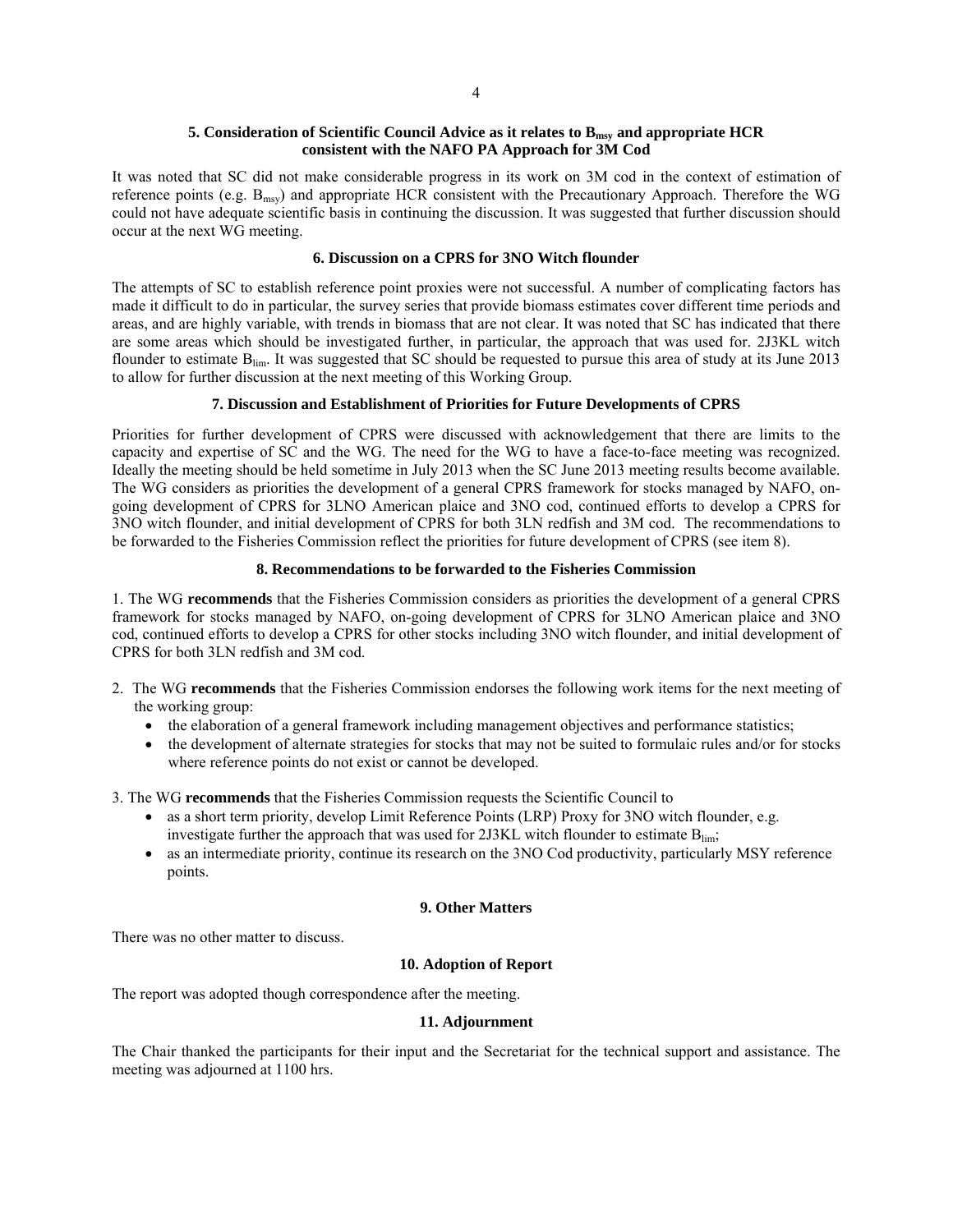# **Annex 1. List of Participants**

#### *WG Chair:*

Mahe, Jean-Claude, IFREMER, Station de Lorient, 8, Rue Francois Toullec, 56100 Lorient, France Phone: +33 2 9787 3818 – E-mail: jcmahe@ifremer.fr

### *SC Chair:*

Hvingel, Carsten, Institute of Marine Reaserach, P.O. Box 1870, N-5817 Bergen, Norway Phone:  $+47$  77609750 – E-mail: carsten.hvingel@imr.no

### **CANADA**

Day, Robert, Director, Atlantic and Americas Regional Affairs Bureau, International Affairs Directorate, Fisheries and Oceans Canada, 200 Kent St., Ottawa, ON K1A 0E6

Phone:  $+6139916135 - Fax$ :  $+6139909574 - E-mail$ : robert.day@dfo-mpo.gc.ca

Dwyer, Shelley, Resource Policy and Development Officer, Sustainable Fisheries and Oceans Policy, Dept. of Fisheries and Aquaculture, Government of Newfoundland and Labrador, P. O. Box 8700, St. John´s, NL A1B 4J6 Phone:  $+709$  729 3735 – E-mail: shelley.dwyer@gov.nl.ca

Gilchrist, Brett, Senior International Fisheries Officer, Atlantic and Americas Regional Affairs Bureau, International Affairs Bureau, International Affairs Directorate, Fisheries and Oceans Canada, 200 Kent St., Ottawa, ON K1A 0E6 Phone: +1 613 991 0218 – Fax: +1 613 990 9574 – E-mail: brett.gilchrist@dfo-mpo.gc.ca

Morgan, Joanne, Science Br., NL Region, Fisheries and Oceans Canada, P. O. Box 5667, St. John's, NL A1C 5X1 Phone:  $+7097722261 - E-mail$ : joanne.morgan@dfo-mpo.gc.ca

Walsh, Ray, Regional Manager, Fisheries Management, Fisheries and Oceans Canada, P.O. Box 5667, St. John's, NL A1C 5X1

Phone:  $+709 772 4472 - Fax$ :  $+709 772 3628 - E-mail$ : ray.walsh $@dfo-mpo.gc.ca$ 

### **EUROPEAN UNION**

Dross, Nicolas, International Relations Officer, International Affairs, Law of the Sea and Regional Fisheries Organizations, European Commission, Directorate General for Fisheries and Maritime Affairs (DG MARE.B.1), Rue Joseph II, 99, 1000 Brussels, Belgium

Phone: +32 2 298 0855 – Fax: +32 2 295 5700 – E-mail: nicolas.dross@ec.europa.eu

Kordecka, Aleksandra, International Relations Officer, International Affairs, Law of the Sea and Regional Fisheries Organizations, European Commission, Directorate-General for Maritime Affairs and Fisheries (DG MARE.B.1), 200 Rue de la Loi/Wetstraat, B-1049 Brussels, Belgium

Phone: +32 2 297 4070 – Fax: +32 2 295 5700 – E-mail: aleksandra.kordecka@ec.europa.eu

Duarte, Rafael, European Commission, Directorate General for Fisheries and Maritime Affairs, Rue Joseph II, 79 (02/217), B-1049, Brussels, Belgium

Phone:  $+32$  2 299 0955 – E-mail: rafael.duarte@ec.europa.eu

Gonzalez-Costas, Fernando, Instituto Espanol de Oceanografia, Aptdo 1552, E-36280 Vigo (Pontevedra), Spain Phone:  $+34986492239 - E$ -mail: fernando.gonzalez@vi.ieo.es

Batista, Emilia, Directora de Servicos, Departamento dos Recursos, Direccao Geral das Pescas e Aquicultura, Avenida da Brasilia, 1449-030 Lisbon, Portugal

Phone: +351 742 3629 – Fax: +351 21 303 5922 – E-mail: ebatista@dgpa.min-agriculture.pt

Alpoim, Ricardo, Instituto Nacional dos Recuros Biológicos, I. P. INRB/IPIMAR, Av. de Brasilia, 1449-006 Lisbon, Portugal

Phone: +351 21 302 7000 – Fax: +351 21 301 5948 – E-mail: ralpoim@ipimar.pt

#### **FRANCE (in respect of St. Pierre et Miquelon)**

Laurent-Monpetit, Christiane, Department of Agriculture and Fisheries, Ministere de l'Interieur, de l'Outre-Mer et Des Collectivites Territoriales, 27, rue Oudinot, 75358 Paris 07SP

Phone:  $+53692466 - Fax: +53692065 - E-mail: [christiane.laurent-monpetit@outre-mer.gouv.fr](mailto:christiane.laurent-monpetit@outre-mer.gouv.fr)$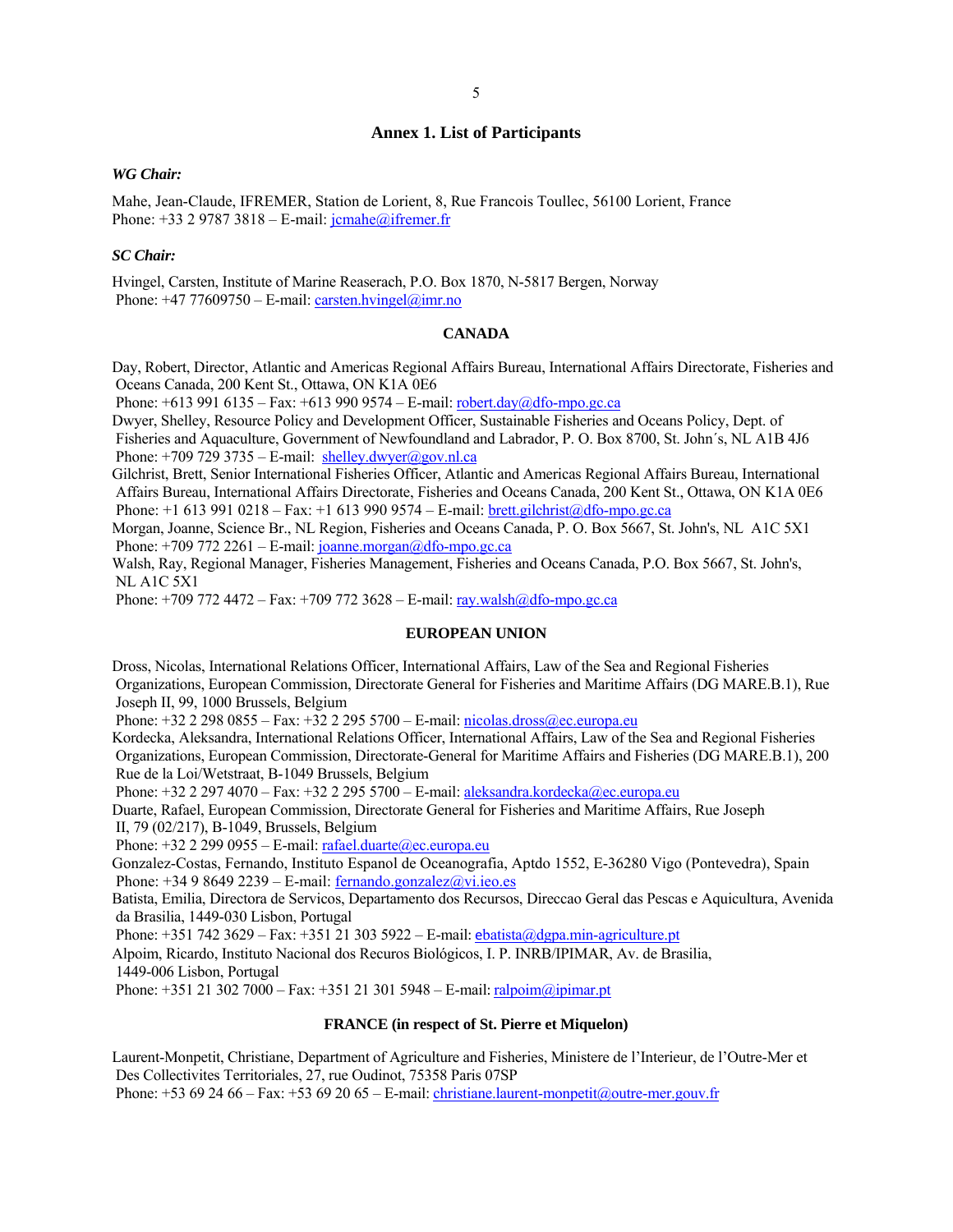### **RUSSIAN FEDERATION**

Fomin, Konstantin, Knipovich Polar Research Institute of Marine Fisheries and Oceanography (PINRO), 6 Knipovich St., Murmansk 183763

Phone:  $+ 78152472469 - E$  -mail:  $fomin@pinro.ru$ 

Tretiakov, Ivan, Knipovich Polar Research Institute of Marine Fisheries and Oceanography (PINRO), 6 Knipovich St., Murmansk 183763

Phone:  $+ 78152472469 - E$  -mail:  $\frac{\text{tis}(a)\text{pinro.ru}}{2}$ 

### **UNITED STATES OF AMERICA**

Swanson, Dean, Chief, International Fisheries Affairs Div., F/IA1, National Marine Fisheries Service, U.S. Dept. of Commerce, 1315 East-West Highway, Silver Spring, MD 20910 Phone:  $+301 427 8380 - Fax: +301 713 2313 - E-mail: [dean.swanson@noaa.gov](mailto:dean.swanson@noaa.gov)$ Sosebee, Katherine, National Marine Fisheries Service, NEFSC, 166 Water Street, Woods Hole, MA 02543 Phone: +508 495 2372 – E-mail: katherine.sosebee@noaa.gov

### **NAFO SECRETARIAT**

Ricardo Federizon, Fisheries Commission Coordinator<br>
Neil Campbell, Scientific Council Coordinator<br>
neampbell@nafo.int Neil Campbell, Scientific Council Coordinator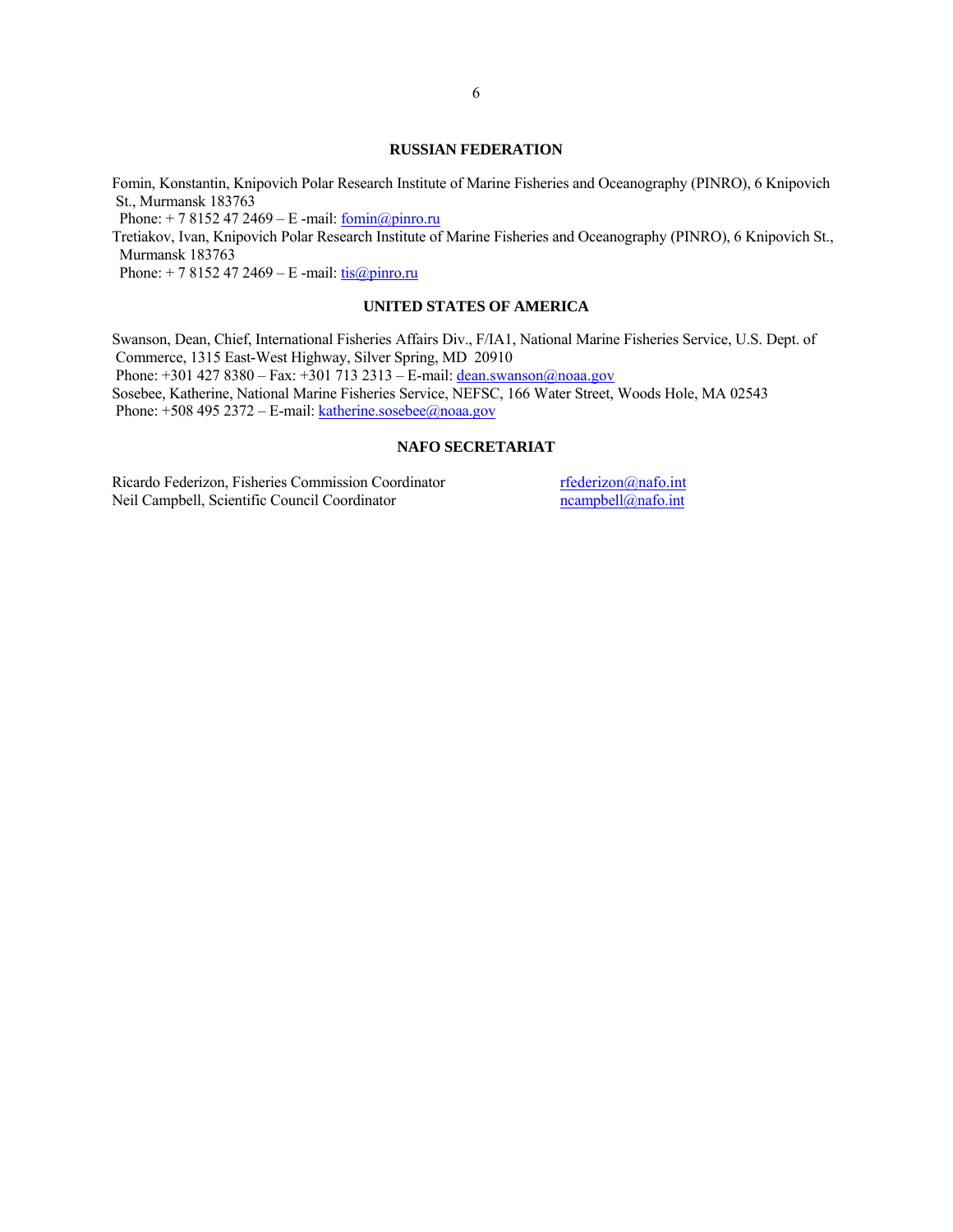### **Annex 2. Agenda**

- 1. Opening of the Meeting
- 2. Appointment of Rapporteur
- 3. Adoption of Agenda
- 4. Review and update of 3NO Cod and 3LNO American plaice CPRS
	- a. Presentation of Scientific Council Advice
	- b. Consideration of updates to Conservation Plan and Rebuilding Strategy (CPRS) for 3NO cod and 3LNO American Plaice
- 5. Consideration of Scientific Council Advice as it relates to  $B_{\text{msy}}$  and appropriate HCR consistent with the NAFO PA Approach for 3M Cod
- 6. Discussion of a CPRS for 3NO Witch Flounder
- 7. Discussion and Establishment of Priorities for Future Developments of CPRS
- 8. Recommendations to be forwarded to the Fisheries Commission.
- 9. Other matters
- 10. Adoption of Report
- 11. Adjournment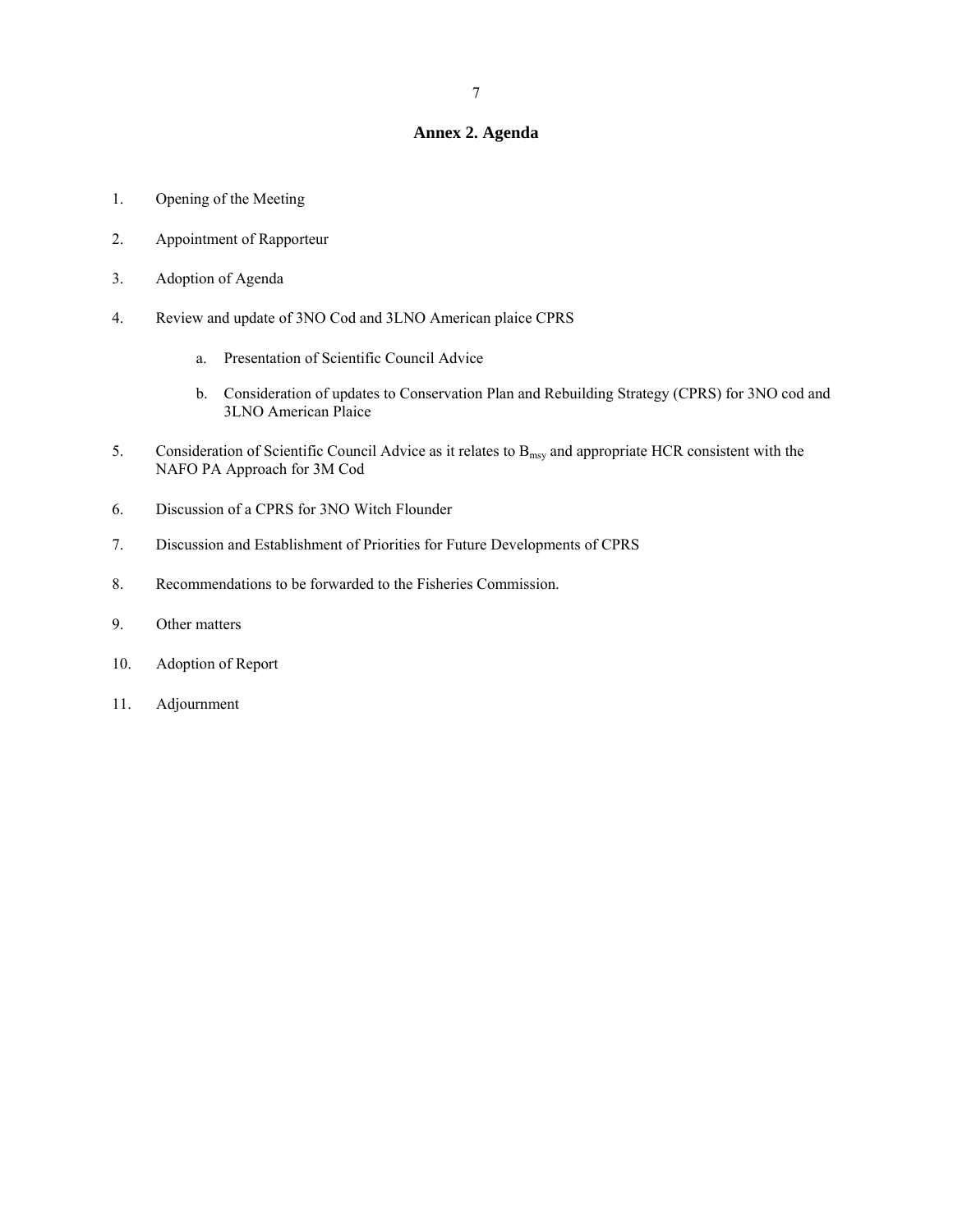#### **Annex 3. FC Request and SC Response**

#### **Review and Update Reference points and intermediate reference point. (Item 6 of FC Doc 11/9 Rev)**

#### *Fisheries Commission requested:*

*The Fisheries Commission adopted in September 2011, conservation plans and rebuilding strategies for 3NO cod and 3 LNO American plaice and "recognizing that further updates and development of the plans may be required to ensure that the long term objectives are met". The Fisheries Commission requests the Scientific Council to:* 

- *a) Provide advice on the addition of a new intermediate reference point (i.e. Bisr) in the NAFO precautionary approach framework to delineate an additional zone between Blim and Bmsy as proposed by the working group*
- *b) Taking into consideration the new reference point Bisr, provide advice on an updating NAFO PA framework and provide a description for each zone.*
- *c) Provide advice on an appropriate selection of the Bisr value for Div. 3NO cod and Div. 3 LNO American plaice.*

Scientific Council responded:

In 2011 Scientific Council had advised that *Bbuf* was not required because both Div. 3LNO American plaice and Div. 3NO cod have analyses of the probability that biomass is below  $B_{lim}$ . However an additional zone between  $B_{lim}$ and *Bmsy* in the NAFO Precautionary Approach Framework could be considered.

Providing advice on a new intermediate reference point and selecting an appropriate level depends on the purpose and on the properties that such a reference point would have. The purpose of the proposed *Bisr* is not clear to Scientific Council. If the purpose is to serve as a 'milestone' for the Fisheries Commission to track rebuilding, then the reference point can have any value that the Fisheries Commission wishes. If the purpose of the *Bisr* is to mark the beginning of the safe zone, or to mark an SSB above which h there is a high probability of being above Blim, or if the purpose is to mark any zone for which there would be some change in an HCR, then analyses as to the appropriate level would need to be conducted. Scientific Council can not advise on particular levels until it is clear as to the purpose of *Bisr*.

Scientific Council also can not advise on updating the NAFO PA framework as it also depends on the purpose of the *B<sub>isr</sub>*. Scientific Council recommends that this exercise be conducted jointly with the Fisheries Commission. Therefore, the Scientific Council chair will contact the Fisheries Commission chair about the possibility of forming a joint working group to re-evaluate the NAFO PA framework. Scientific Council members of this group would bring work peer reviewed by Scientific Council to the discussions.

### *d) Review Bmsy and Fmsy provided in 2011 for both stocks and quantify uncertainty surrounding these estimates.*

Scientific Council responded that for Div. 3NO cod:

Scientific Council notes that the approach used in estimation of the maximum sustainable yield (MSY) reference points approved last year may not be advisable in the case of Div. 3NO cod due to the high uncertainty in the stockrecruit relationship for this stock. Scientific Council recommends the use of proxies based on the yield per recruit (YPR) and spawner per recruit (SPR) to estimate the reference points for cod in Div. 3NO.

Using this approach Scientific Council estimated the YPR and SPR reference points with uncertainty for Div. 3NO cod. The proxies for the limit references points estimated through YPR were very similar to the  $F_{\text{mv}}$  estimated last year based on Loess smoother applied to log-transformed recruitment values from the VPA and the current *Blim*. However, the *Bmsy* estimated based on the YPR was different to the *Bmsy* estimated last year.

Scientific Council noted that the level of *Bmsy* estimated from YPR-SPR depends on assumptions about the level of recruitment. Scientific Council concluded that more research about the possibility of changes in productivity is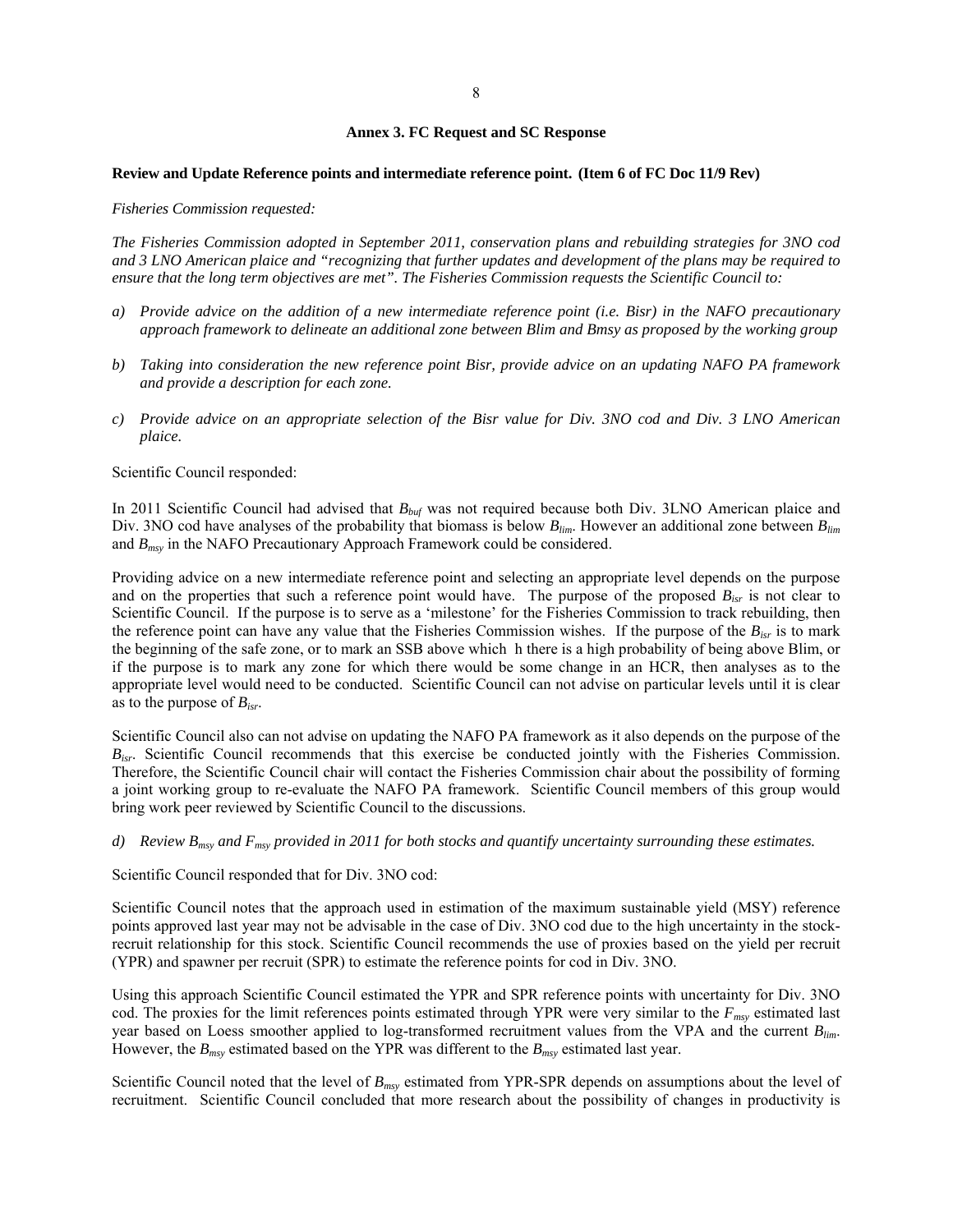needed to better estimate this reference point. Scientific Council noted that the actual biomass level of the Div. 3NO cod is far below any reasonable level of *Bmsy*.

For Div. 3LNO American plaice:

For Div. 3LNO American plaice Bayesian surplus production models were fit to catch and research survey data and the results compared to the results for MSY reference points derived from Loess smoother applied to logtransformed recruitment values from the American plaice VPA assessment. Although the absolute values of *Fmsy* and *Bmsy* derived from these two different methods are not directly comparable the ratio of Biomass to *Bmsy* (*Bratio*) and Fishing mortality to *Fmsy* (*Fratio*) can be compared. Trends in these metrics from the different models were very similar over time, particularly *Bratio*. All models show that current biomass is well below *Bmsy*. The results of the Bayesian surplus production models support the MSY reference points derived by Scientific Council in 2011.

### **Review of rebuilding plans for 3LNO A. plaice and 3NO Cod (Item 7)**

### *Fisheries Commission requested:*

*Fisheries Commission requests the Scientific Council to review the conservation and rebuilding plans of 3LNO American Plaice (NAFO/FC Doc. 11/4, Annex 4) and 3NO Cod (NAFO/FC Doc. 11/4, Annex 5). Through projections and a risk based approach, evaluate the performance of the present rebuilding plans in terms of expected time frames (5 / 10 / 15 years) and associated probabilities to reach indicated limit and target biomass levels and catches. Projections should assume appropriate levels of recruitment and the status quo fishing mortality (3-year average scaled and unscaled) until reaching biomass levels above Blim.* 

Scientific Council responded to this request in conjunction with the following request [Item 8].

### **Evaluation of the proposed harvest control rule for 3LNO A. plaice and 3NO Cod. (Item 8)**

#### *Fisheries Commission requested:*

*Fisheries Commission requests the Scientific Council to evaluate the Harvest Control Rule (HCR) indicated below as an alternative to the HCR of the 3LNO American Plaice (NAFO/FC Doc. 11/4, Annex 4, item 4) and 3NO Cod (NAFO/FC Doc. 11/4, Annex 5, item 4) Conservation Plans and Rebuilding Strategies. Through projections and a risk based approach, evaluate the performance of this HCR in terms probabilities associated with maintaining Biomass above Blim and ensuring continuous SSB growth. SC should provide SSB and associated catch trajectories for 5 / 10 / 15 years. Projections should assume appropriate levels of recruitment and the status quo fishing mortality (3-year average scaled and unscaled) until reaching biomass levels above B*<sub>lim</sub>.

*Harvest Control Rule: a) When SSB is below Blim: i. no directed fishing, and ii. by-catch should be restricted to unavoidable by-catch in fisheries directing for other species b) When SSB is above Blim: If P y+1 > 0.9 Then Fy+1 = F0.1 \* Py+1 Else*   $Fv+1=0$ 

 $TACy+1 = By+1 * Fy+1$ 

*Where:*   $Fy+1 = Fishing mortality to project catches for the following year.$ *Py+1 = Probability of projected Spawning Stock Biomass to be above Blim. B y+1 = Exploitable biomass projected for the following year.* 

Scientific Council responded to item 7 and 8 together.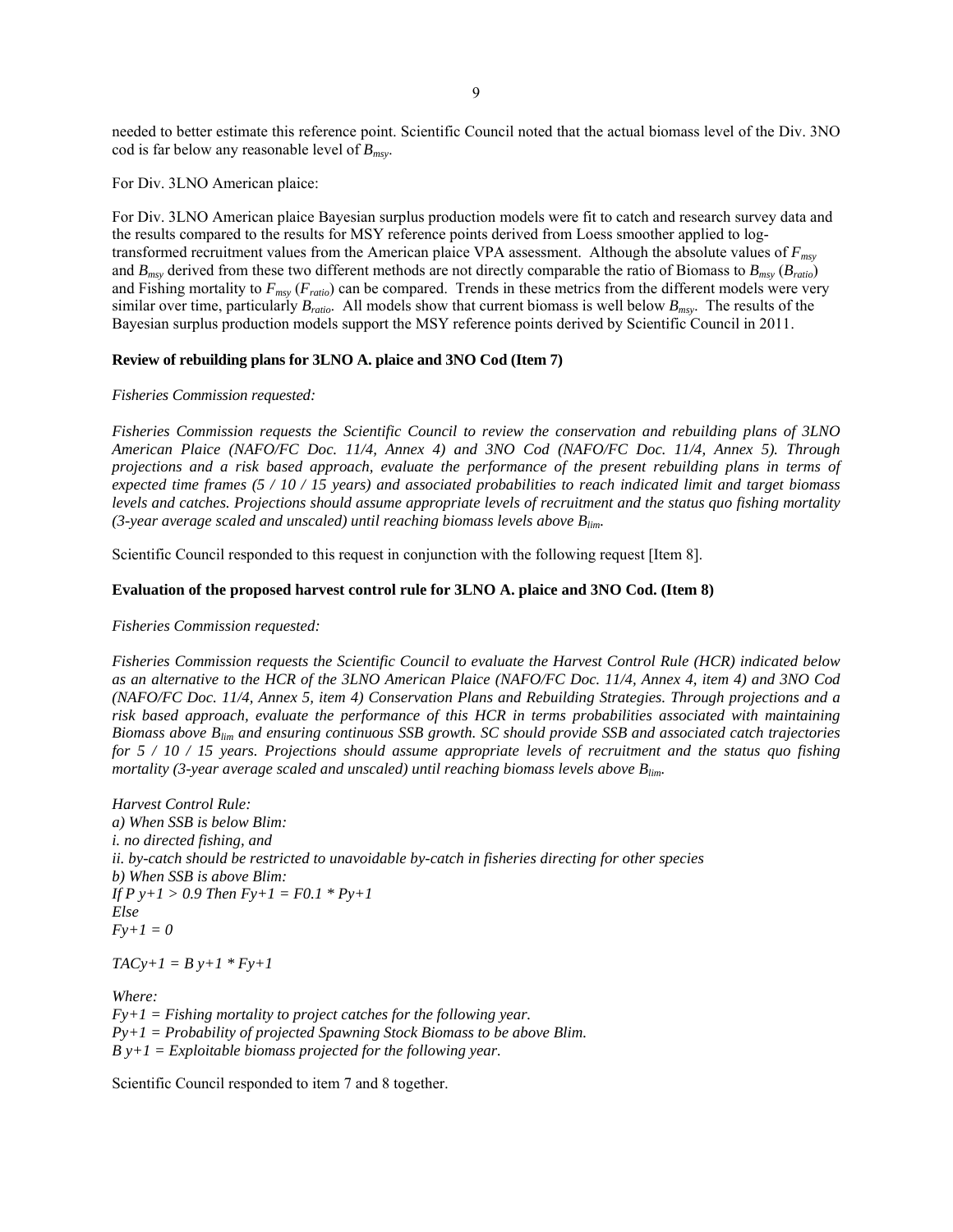### For Div. 3NO cod:

Scientific Council notes that testing of the rebuilding plan and alternative HCR for Div. 3NO cod was not possible at this time. The stock recruit relationship of Div. 3NO is poorly defined and the use of parametric relationships is not warranted. The MSY reference points may be revised in the near future. The current stock status of Div. 3NO cod is such that it is well below  $B_{lim}$  and very far from any reasonable level of  $B_{max}$ .

### For Div. 3LNO American plaice:

The alternative HCR for Div. 3LNO American plaice was tested by simulation. This testing did not constitute a full management strategy evaluation and Scientific Council advises that such a process should be conducted. The simulation testing that was done indicates that this rule works reasonably well as a management strategy, although the time to reach the various reference points/milestones is long. The median time to reach *Blim* is 2022, to reach the proposed value of *Bisr* is 2036 and to reach *Bmsy* is greater than 2060.

Results of simulations testing the alternative HCR for Div. 3LNO American plaice

|                            | t vears                        | 10 years                                                | 15 years                                                |
|----------------------------|--------------------------------|---------------------------------------------------------|---------------------------------------------------------|
| SSB growth                 | $pSSB5years > SSB1year = 0.80$ | $pSSB_{10 \text{years}}$ >SS $B_{5 \text{years}}$ =0.80 | $pSSB_{15 \text{years}} > SSB_{10 \text{years}} = 0.93$ |
| $p$ SSB > B <sub>lim</sub> |                                | 0.25                                                    | 0.79                                                    |
| Median SSB                 | 38 340                         | 43 7 12                                                 | 56 507                                                  |
| Median catch               | 4 4 4 4 6                      | 4 9 9 1                                                 | 8 2 2 1                                                 |

Scientific Council notes that for Div. 3LNO American plaice the alternative HCR described in the Fisheries Commission request item 8 meets most of the requirements that are laid out in the conservation and rebuilding plan for that stock. It is a much simpler rule that is easier to apply than the current rebuilding plan. The rules described in the current rebuilding plan often mix performance statistics with HCR. In addition some of the rules are complicated and performance statistics vague. Therefore Scientific Council advises that the alternative HCR described in item 8 be considered for adoption for Div. 3LNO American Plaice.

For both Div. 3LNO American plaice and 3NO cod, Scientific Council responded:

It is not expected that Div. 3LNO American plaice and 3NO cod will reach *Blim* in the short term. This gives time for the Scientific Council to cooperate with the Fisheries Commission and perform a full management strategy evaluation before the opening of any directed fisheries. Scientific Council highlights that such a process entails substantial workload and will require close dialogue between Scientific Council and Fisheries Commission.

### **Full Assessment of 3LNO A. plaice in accordance with the rebuilding plan (Item 9)**

*Fisheries Commission requested:* 

*The Fisheries Commission requests the Scientific Council to conduct a full assessment of 3LNO American Plaice and provide advice in accordance to the rebuilding plan currently in place.*

Scientific Council responded: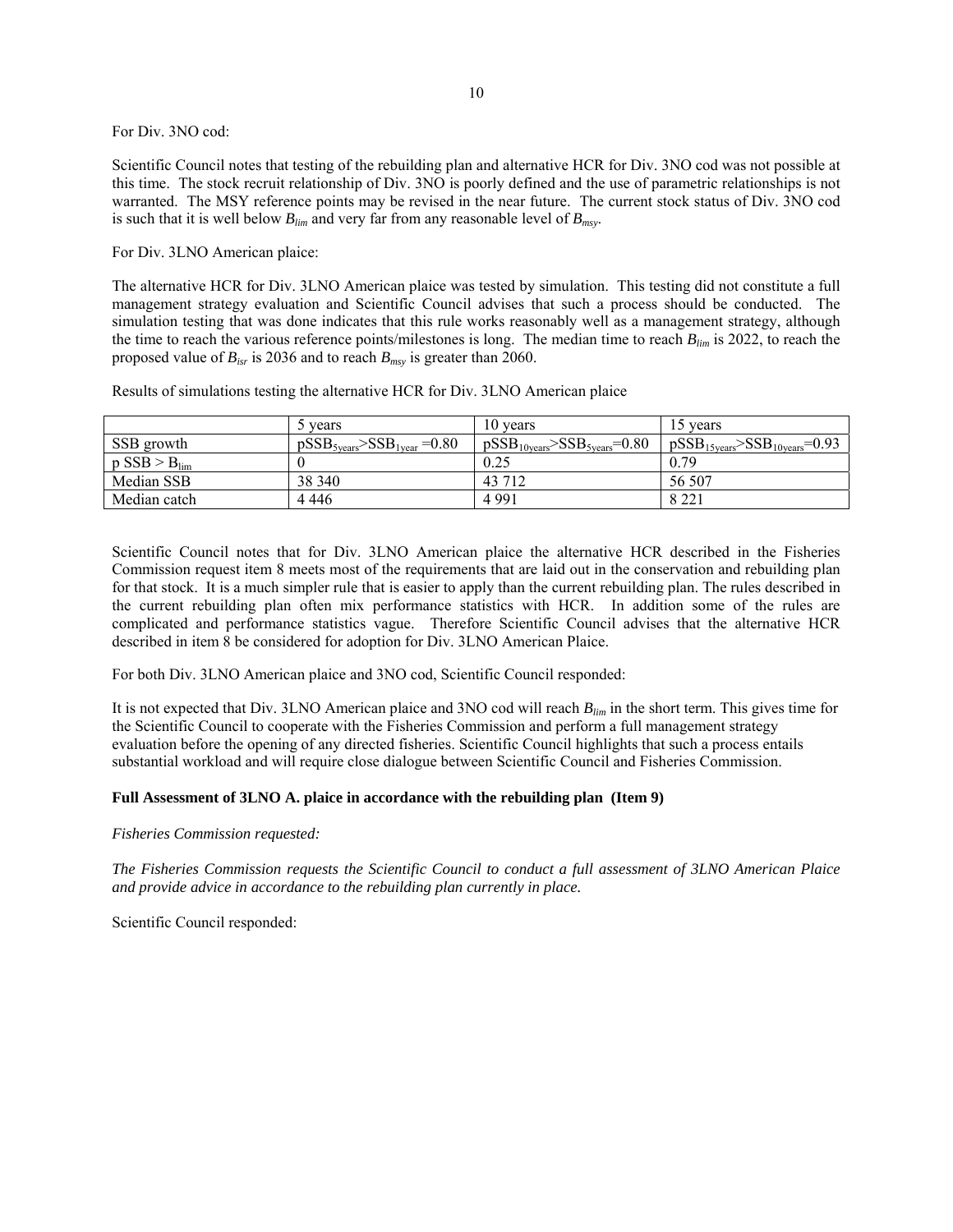#### **American plaice in Div. 3LNO**

**Recommendation:** SSB was projected to have a  $\leq$ 5% probability of reaching  $B_{lim}$  by the start of 2014 when  $F = F_{2010}$  (0.11). Scientific Council therefore recommends that in accordance with the rebuilding plan, there should be no directed fishing on American plaice in Div. 3LNO in 2013 and 2014. Bycatches of American plaice should be kept to the lowest possible level and restricted to unavoidable bycatch in fisheries directing for other species.

**Background:** Historically, American plaice in Div. 3LNO has comprised the largest flatfish fishery in the Northwest Atlantic.

**Fishery and Catches:** In most years the majority of the catch has been taken by offshore otter trawlers. There was no directed fishing in 1994 and there has been a moratorium since 1995. Catches increased after the moratorium until 2003 after which they began to decline. This year, STACFIS only had STATLANT 21A available as estimates of catches in 2011. The inconsistency between the information available to produce catch figures used in the previous years' assessments and that available for the 2011 catches has made it impossible for STACFIS to provide the best assessment for this stock.

| Catch $(000 t)$ |                |     | TAC ('000 t) |        |  |
|-----------------|----------------|-----|--------------|--------|--|
| Year            | <b>STACFIS</b> | 21  | Recommended  | Agreed |  |
| 2009            | 3.0            | 1.8 | ndf          | ndf    |  |
| 2010            | 29             | 20  | ndf          | ndf    |  |
| 2011            | na             | 12  | ndf          | ndf    |  |
| 2012            |                |     | ndf          | ndf    |  |

ndf No directed fishing; na Not available.



**Data:** Biomass and abundance data were available from: annual Canadian spring (1985-2011) and autumn (1990-2011) bottom trawl surveys; and EU-Spain surveys in the NAFO Regulatory Area of Div. 3NO (1995-2011). Age data from Canadian bycatch

as well as length frequencies from EU-Portugal and EU-Spain bycatch were available for 2011.

**Assessment:** Since STACFIS was not able to estimate total catch, the analytical assessment using the ADAPTive framework could not be updated in 2012.

During the previous assessment in 2011, Scientific Council concluded that:

*Biomass:* Despite the increase in biomass since 1995, the biomass is very low compared to historic levels. SSB declined to the lowest estimated level in 1994 and 1995. SSB has been increasing since then and at the start of 2011 was 34, 000 t. *Blim* for this stock is 50 000 t.

*Recruitment:* Estimated recruitment at age 5 indicates that the 2003 year class is comparable to the 1987- 1990 year classes but well below the long-term average.

*Fishing mortality:* Fishing mortality on ages 9 to 14 has generally declined since 2001.

**State of the Stock:** During the previous assessment in 2011, Scientific Council concluded that: the stock remains low compared to historic levels and, although SSB is increasing, it is still estimated to be below  $B_{lim}$ . Estimated recruitment at age 5 indicates that the 2003 year class is comparable to the 1987- 1990 year classes but well below the long-term average. The 2012 assessment does not indicate a change in the status of the stock, based on last year's analytical model and the 2011 survey results.

**Reference Points:** Based on the 2011 assessment the biomass for this stock is estimated to be below *Blim* (50 000 t) and fishing mortality in 2010 was below  $F_{lim}$  (0.3).

**Short Term Considerations:** Simulations were carried out in 2011 to examine the trajectory of the stock under 3 scenarios of fishing mortality:  $F = 0$ ,  $F = F_{2010}$  (0.11), and  $F_{0.1}$  (0.16).

SSB was projected to have a  $\leq 5\%$  probability of reaching  $B_{lim}$  by the start of 2014 when  $F = F_{2010}$  $(0.11)$ .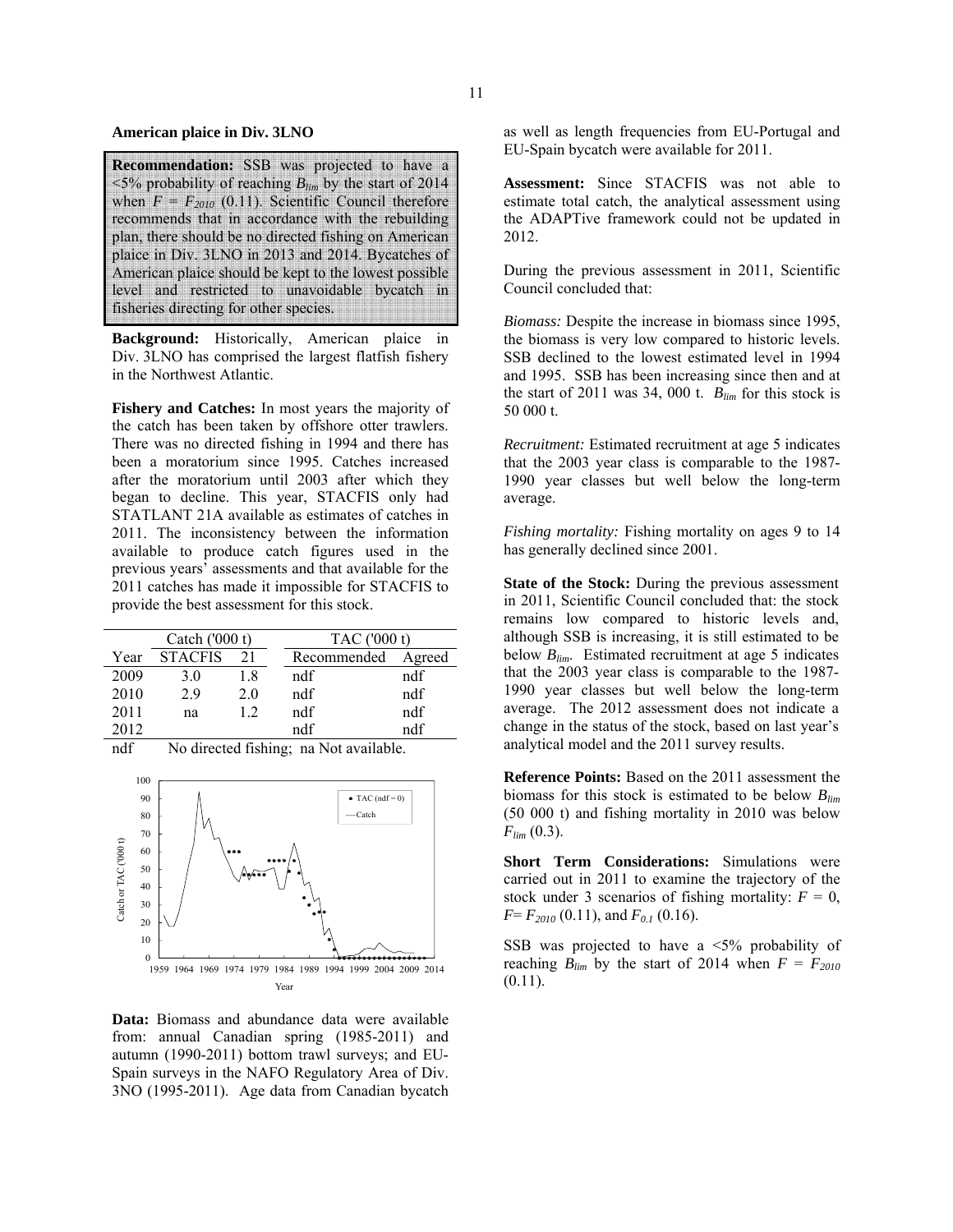|      | $F = 0$          |     |     |                   |                |     |  |
|------|------------------|-----|-----|-------------------|----------------|-----|--|
|      | SSB ('000 t)     |     |     |                   |                |     |  |
|      | p <sub>5</sub>   | p50 | p95 |                   |                |     |  |
| 2011 | 29               | 33  | 38  |                   |                |     |  |
| 2012 | 36               | 41  | 47  |                   |                |     |  |
| 2013 | 42               | 48  | 56  |                   |                |     |  |
| 2014 | 46               | 53  | 64  |                   |                |     |  |
|      |                  |     |     |                   |                |     |  |
|      |                  |     |     | $F_{2010} = 0.11$ |                |     |  |
|      | SSB ('000 t)     |     |     |                   | Yield ('000 t) |     |  |
|      | p <sub>5</sub>   | p50 | p95 | p <sub>5</sub>    | p50            | p95 |  |
| 2011 | 29               | 33  | 37  | 3.2               | 3.6            | 4.1 |  |
| 2012 | 33               | 37  | 43  | 3.7               | 4.1            | 4.7 |  |
| 2013 | 36               | 41  | 47  | 3.9               | 4.3            | 4.9 |  |
| 2014 | 37               | 42  | 49  |                   |                |     |  |
|      |                  |     |     |                   |                |     |  |
|      | $F_{0.1} = 0.16$ |     |     |                   |                |     |  |
|      | SSB ('000 t)     |     |     | Yield ('000 t)    |                |     |  |
|      | p <sub>5</sub>   | p50 | p95 | p <sub>5</sub>    | p50            | p95 |  |
| 2011 | 29               | 33  | 37  | 4.5               | 5.1            | 5.8 |  |
| 2012 | 32               | 36  | 42  | 5.0               | 5.7            | 6.5 |  |
| 2013 | 33               | 38  | 44  | 5.1               | 5.7            | 6.5 |  |
| 2014 | 33               | 38  | 45  |                   |                |     |  |

**Special Comment:** Given the low probability of reaching *Blim* in the short term, Scientific Council plans to conduct the next full assessment of this stock in 2014.

**Sources of Information:** SCS Doc. 12/4, 5, 8, 9, 14; SCR Doc. 12/6, 12, 17, 33, 34.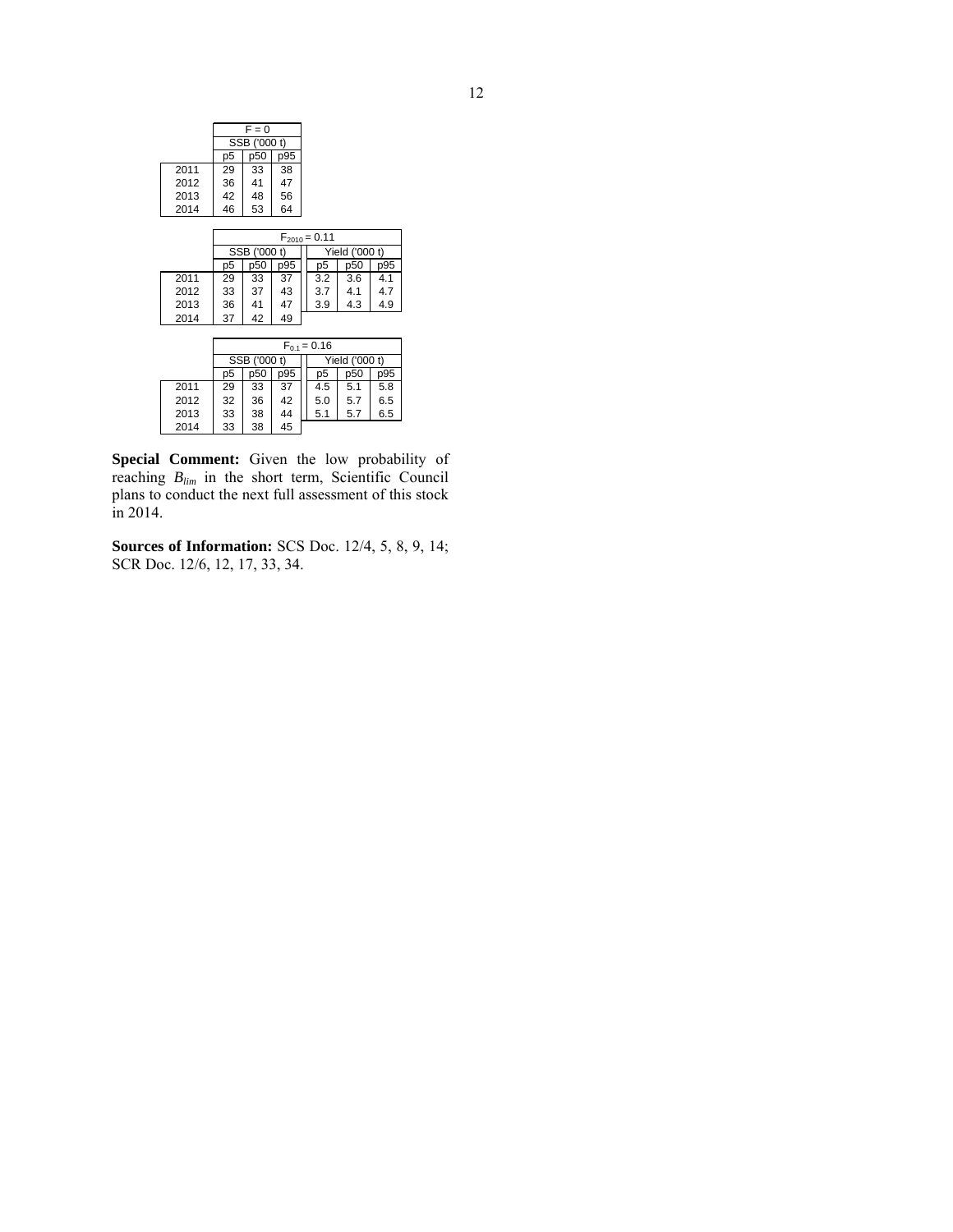### **Definition of MSY reference points and a prospective harvest control rule for cod in Div. 3M (Item 11)**

### *Fisheries Commission requested:*

*Fisheries Commission requests the Scientific Council to define Bmsy for cod in Division 3M and to propose a Harvest Control Rule (HCR) consistent with the NAFO Precautionary Approach Framework. It also requests the Scientific Council to define the estimated timeframe to reach Bmsy under different scenarios, consistent with the proposed HCR.* 

Scientific Council responded:

Scientific Council has been unable to make any progress towards answering this request at this time.

### **Variability in indicators of stock status and recruitment for 3NO witch flounder (Item 14)**

### *Fisheries Commission requested:*

*Taking note that recent point estimates for Div. 3NO Witch flounder of the Canadian autumn survey are 2-3 times higher than in 1994 when the moratorium was first implemented and are among the highest in the times series, and*  while more variable, the recent point estimates of the Canadian spring survey are about 50% higher than in 1994.

### Scientific Council responded:

Scientific Council notes that the biomass index from the 2011 Canadian autumn survey was lower than the 2008-10 values and in the range of the 2004-06 values. There is no trend in the Canadian spring survey data since 2004.

### *a) What are the relative strengths and weaknesses of all the indices of abundance of witch?*

For the Canadian spring surveys, depths greater than 731 m are not surveyed, and there is evidence that at least some witch are in deep water in the early spring, related to spawning. So it is possible that these fish would not be found in the spring survey in some years. The Canadian autumn survey has covered 731-1462 m in some years, but a high proportion of witch flounder is not found at those depths at that time of year. Ideally, there would be some deep coverage in the spring survey rather than the autumn. The EU-Spanish survey of the NRA does cover greater depths, but only surveys part of the witch distribution, and very little of Div. 3O. The Canadian autumn survey probably has the best chance of being an index of total stock abundance or biomass, particularly in years where deep sets are done, although even those deep sets are probably not critical to the index, at least in recent years.

# *b) What are plausible reasons for different abundance trends in the spring and autumn surveys of the SAME STRATA, and what are the rationales to support either set of results over the other?*

This is most likely to be due to different distribution of witch in spring vs autumn, for biological reasons (i.e. spawning). Witch flounder are not likely to be distributed in the same areas in all seasons, for a number of reasons, including environmental. Scientific Council considered the issue of depth distribution of this stock in its 2008 and 2011 assessments, and has noted on several previous occasions that some variation in survey indices is likely due to distributional shifts between deeper smaller strata and larger shallower strata. It appears that more witch flounder are in shallow water in fall compared to spring, and more are in deeper water in spring, likely related to spawning

# *c) How might the confidence intervals around the point estimates over the time series affect the interpretations of stock trend and current status?*

If the same population is sampled on numerous occasions and interval estimates are made on each occasion the resulting intervals would bracket the true population parameter in approximately 95% of the cases. Confidence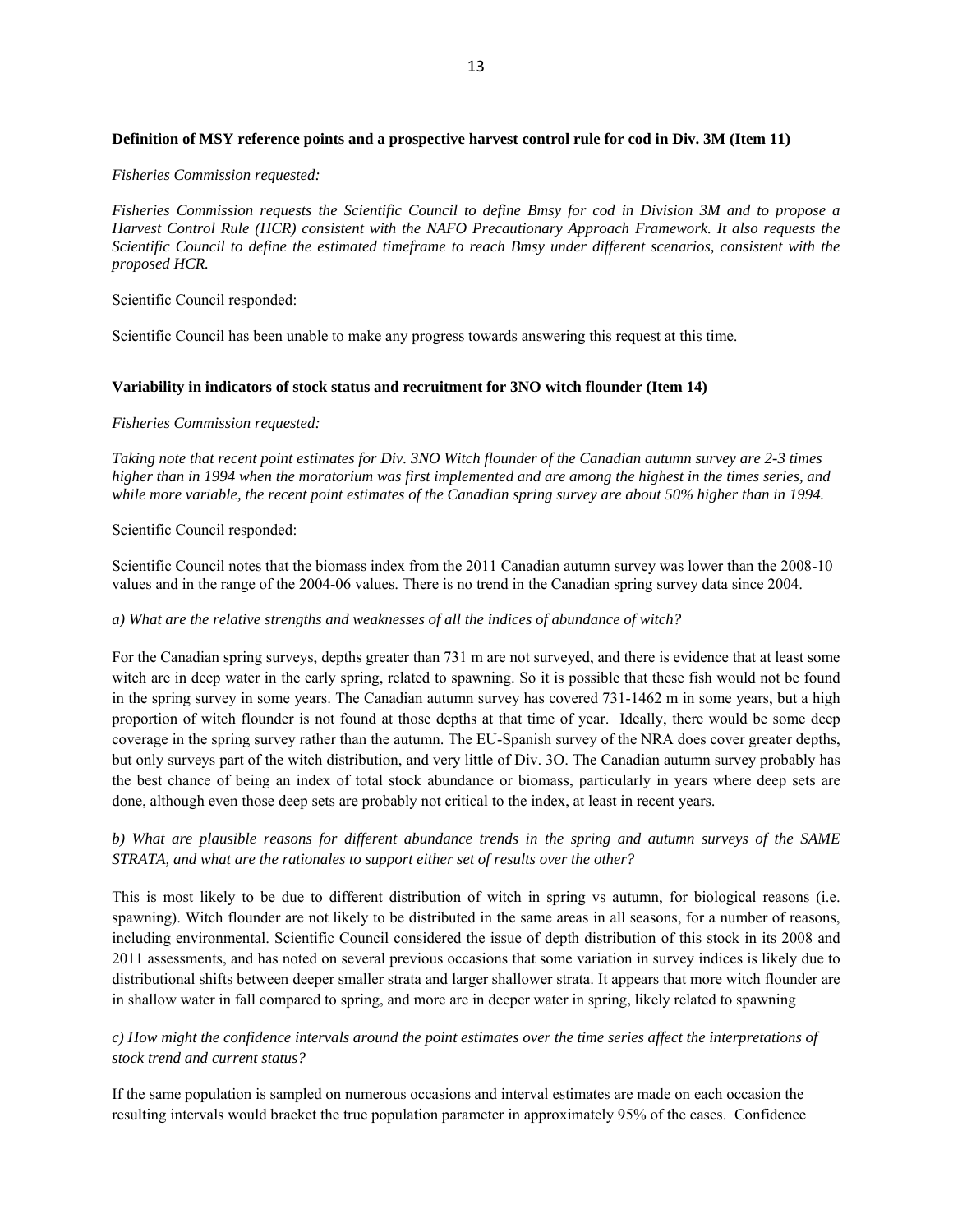intervals consist of a range of values (interval) that act as good estimates of the unknown population parameter. Therefore when variance in the survey results is large, the confidence intervals are wide, and the "statistical confidence" in the mean value and related trend is reduced. Very wide CI's are caused by 1 or more large catches, much larger than mean values, which greatly increase the variance around the estimates of abundance and biomass, and may obscure the trend in the mean values.

## *d) What evidence exists (if any) to indicate whether any changes in natural mortality have occurred since the early 1990's, e.g. condition of the fish?*

Relative body condition was calculated for each year to determine if there have been any trends over time. Data were available for 1979, 1984, 1990, 1993, 1994 and 1997-2011. A length vs. body weight regression was fit using all data. The condition index is then the observed body weight of a fish divided by the body weight predicted from the length weight regression for a fish of that length. Relative body condition for each year was estimated using a generalized linear model with an identity link and a gamma error, with year as a class variable. Multiple comparisons were also conducted.

There was significant interannual variation in relative condition ( $\chi^2$ =132.2, df=18, p<0.001). In general condition was higher in the first 3 years of the time series, lower in 1993-1994 and 1997-2003 and low again from 2009-2011 (Fig. 1). Relative condition was not significantly different among 1979, 1984 and 1990. Condition in these three years was significantly higher than most years until 2004. Condition in 2004 and in most years until 2008 was not significantly different from the first 3 years of the time series. Condition in 2008-2011 was significantly lower than these first 3 years (except for 2011 and 1979).

Condition was lower in most years for which data were available after 1990, except for 1997 and 2004-2008. The lack of data in years prior to 1990 means that there is limited information on condition in the period prior to the decline in stock size. Decreases in condition can be associated with stock decline if natural mortality has increased due to poor condition. However, the opposite can be true if there is a density dependent effect. Lower population size can lead to an increase in resources available to the remaining individuals and therefore an increase in condition.



Fig. 1. Relative condition (+ standard error) from spring research vessel survey data for witch flounder in NAFO Div. 3NO.

No other analyses of changes in natural mortality have been carried out at this time. Scientific Council is unable to determine if changes in natural mortality have occurred.